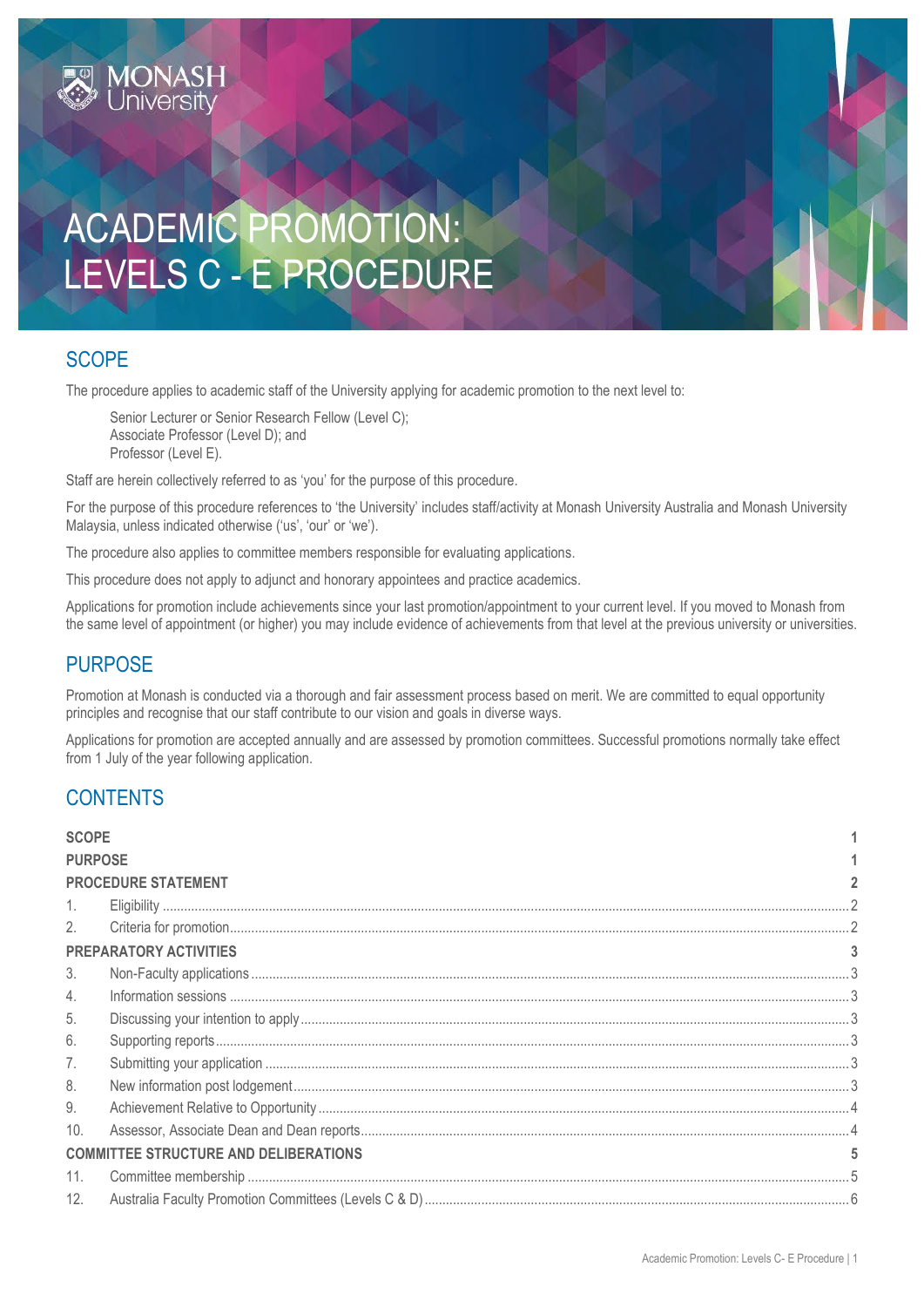| 13.                      |                            |    |
|--------------------------|----------------------------|----|
| 14.                      |                            |    |
| 15.                      |                            |    |
| 16.                      |                            |    |
| 17.                      |                            |    |
|                          | <b>APPLICATION OUTCOME</b> |    |
| 18.                      |                            |    |
| 19.                      |                            |    |
| 20.                      |                            |    |
| <b>OTHER INFORMATION</b> |                            |    |
| 21.                      |                            |    |
| 22.                      |                            |    |
| <b>DEFINITIONS</b>       |                            | 12 |
| <b>GOVERNANCE</b>        |                            | 13 |

# <span id="page-1-0"></span>PROCEDURE STATEMENT

### <span id="page-1-1"></span>1. Eligibility

- 1.1 Academic staff are eligible to apply for promotion.
- 1.2 Teaching and research and education-focused staff are eligible to apply irrespective of budgetary considerations.
- 1.3 Research-only staff are eligible to apply provided that the relevant grant holder (on advice from the Monash Research Office) and/or head of unit confirms that there is funding available for a promotion (refer Case for Academic Promotion, Part C – Section 9.1 and Part D – Section 11). The grant holder for research-only staff must confirm the terms and conditions of the grant contract allow for a promotion and the use of the grant to fund a higher-level salary. This could be:
	- where you are the grant holder;
	- where someone else is the grant holder; or
	- alternative arrangements with the head of unit if funding is available from outside the relevant grant to fund a promotion.
- 1.4 You must have a current performance development plan approved by your performance supervisor in accordance with the [Performance Development Process: Academic Staff procedure.](https://publicpolicydms.monash.edu/Monash/documents/1935710)
- 1.5 Staff are not eligible to apply for promotion where:
	- resignation of employment is submitted by you before the effective date of the proposed promotion;
	- a termination of employment date (last day of employment with the University) is either before or post the effective date of the proposed promotion. Fixed terms contracts are excluded from this where there is an end date post the effective date of the proposed promotion;
	- you are under a formal performance management/improvement plan;
	- you have breached the research code;
	- you have breached our Ethical Conduct policy;
	- you are under formal investigation.
	- In such circumstances, the application will be removed / withdrawn by the University.

## <span id="page-1-2"></span>2. Criteria for promotion

- 2.1 You must satisfy the promotion committee that you have, in accordance with th[e academic performance framework:](https://www.monash.edu/academicpromotion/academic-performance-framework)
	- been a sustained high performer at the current level of appointment; and
	- the capacity to perform satisfactorily at the level to which promotion is sought.
- 2.2 In addition, you must demonstrate that you will make an ongoing and positive contribution to, and fit within, the academic unit.
- 2.3 Relevant evidence of your performance and achievements outlined in your application will be considered. The academic performance framework will enable you to present a comprehensive view of your performance beyond the metrics. Each application is viewed holistically and the decision will be informed by, but not determined by, the relevant academic performance standards.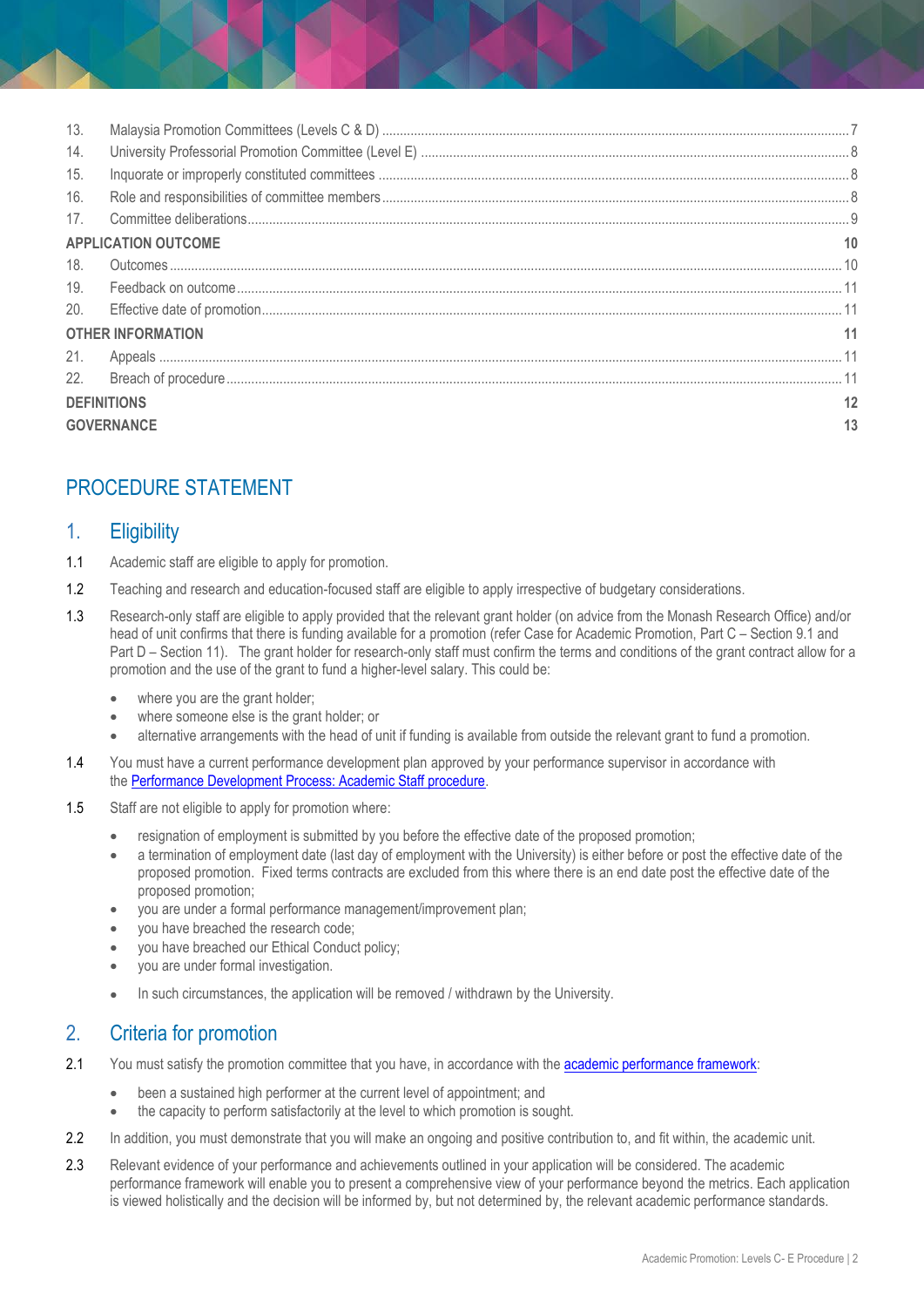## <span id="page-2-1"></span><span id="page-2-0"></span>3. Non-Faculty applications

3.1 If you are employed in a non-faculty area, you should consult with your head of unit about the most relevant faculty to assess your application. This will also inform your choice of which information session to attend. You should contact the relevant promotion [coordinator](https://www.monash.edu/academicpromotion/contact-us) to arrange agreement from the relevant faculty Dean.

#### <span id="page-2-2"></span>4. Information sessions

4.1 You should attend an information session in the year you intend to apply so you are clear on the process. Refer to the [academic](https://www.monash.edu/academicpromotion/key-dates)  [promotion session dates/times.](https://www.monash.edu/academicpromotion/key-dates)

## <span id="page-2-3"></span>5. Discussing your intention to apply

- 5.1 You should discuss your intention to apply for promotion with your performance supervisor and head of unit (and if applying for promotion to Professor (level E), also discuss your intentions with the Dean). You are expected to have the support of your performance supervisor and head of unit. In addition, professorial candidates are expected to have the support of the Dean.
- 5.2 If you are a research-only candidate, you must discuss your intention with the relevant grant holder or head of unit.
- 5.3 Initial feedback and discussions in relation to your readiness for promotion and application focus should be recorded in your performance development plan.
- 5.4 You should inform your relevant [promotion coordinator](https://www.monash.edu/academicpromotion/contact-us) of your intent to apply.

## <span id="page-2-4"></span>6. Supporting reports

- 6.1 Refer to clauses 13 and 14 in the [Academic Promotion Application Instructions](https://www.monash.edu/__data/assets/pdf_file/0005/2661980/Academic-Promotion-Application-Instructions.pdf) for further information on supporting reports required for your application.
- 6.2 For Australia based candidates, you are encouraged to check the comprehensiveness of your profile within Pure in readiness for submitting your promotion application. You should ensure your profile in Pure contains the relevant material to support your promotion application.

#### <span id="page-2-5"></span>7. Submitting your application

- 7.1 The Case for Academic Promotion form provides you the opportunity to evidence and demonstrate how you meet the promotion criteria consistent with your academic role focusing on outcomes and impact.
- 7.2 Th[e Academic Promotion Application Instructions](https://www.monash.edu/__data/assets/pdf_file/0005/2661980/Academic-Promotion-Application-Instructions.pdf) provides you with the requirements and support information to complete your application. You must ensure your application meets the requirements detailed in the Instructions. Incomplete applications will be managed in accordance with clause 7.4 of this procedure.
- 7.3 Lodge your completed and signed application [online](https://www.monash.edu/academicpromotion/how-to-apply) by 5pm (AEDT) on the closing date of the promotion round. Any queries on the lodgement process should be directed to the relevant [promotion coordinator.](https://www.monash.edu/academicpromotion/contact-us)

#### Incomplete applications

7.4 Applications submitted that are incomplete may not be progressed by the University to the next stage of the application process, and withdrawn.

#### <span id="page-2-6"></span>8. New information post lodgement

- 8.1 You have one opportunity to present new information that meets the below criteria after you have lodged your application. This new information must be submitted not later than three weeks prior to the first committee meeting date if you are applying to level C and D. The [new information template form](https://www.monash.edu/__data/assets/word_doc/0010/813943/FORM-TEMPLATE-New-Information.docx) is used for this purpose. For professorial candidates, the set date for receipt of new information is six weeks prior to the first committee meeting.
- 8.2 You must correct or update information that is incorrect or may mislead the committee, for example the outcome of a grant application or manuscript submitted to a publisher or journal that has been rejected. The nature of the new information is to:
	- clarify or update information alluded to in your application, for example the outcome of a grant application listed as 'pending'; or
	- provide new information about a fact or event that significantly strengthens your case for promotion, for example the receipt of an award or admission to a learned body or academy.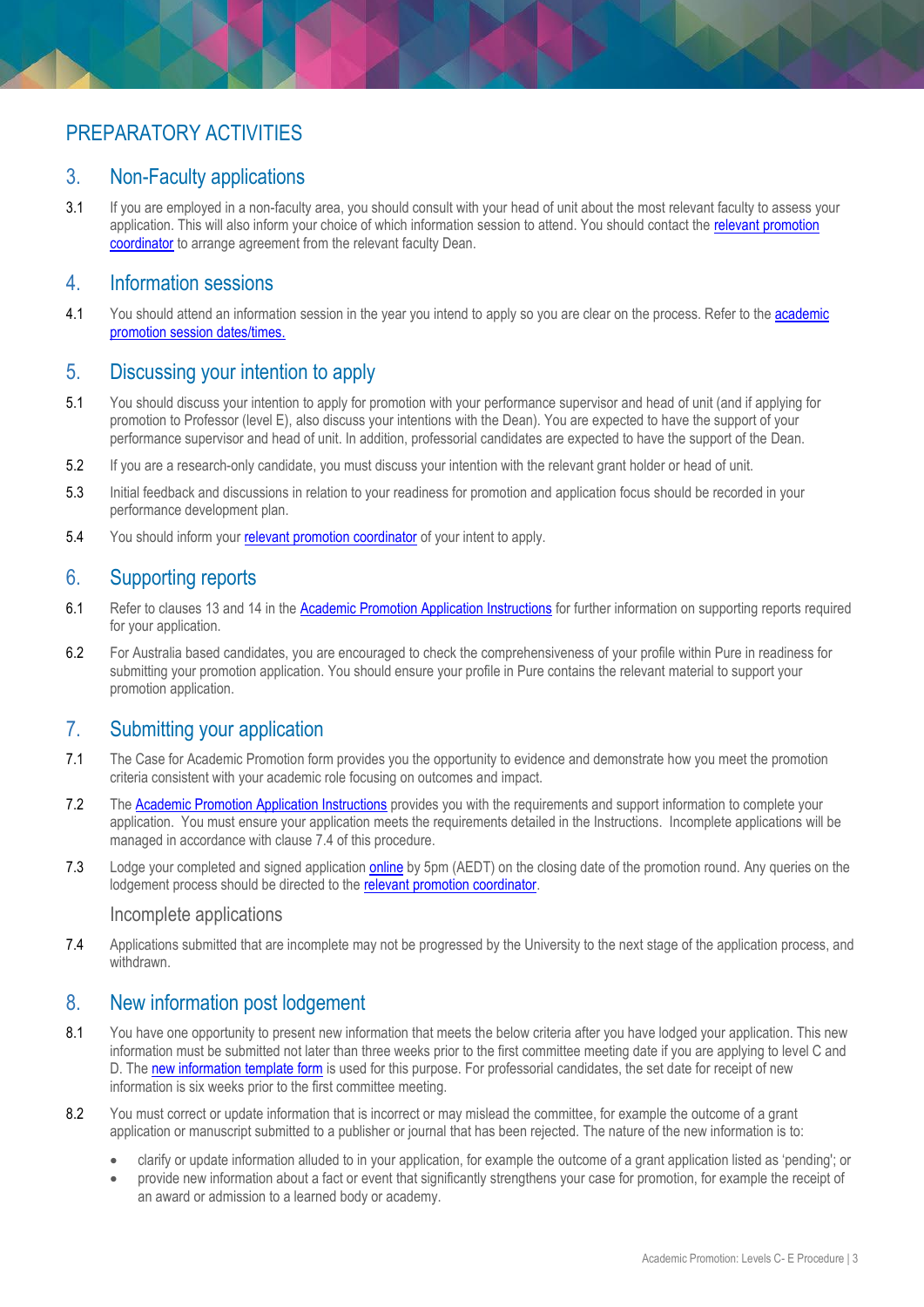- 8.3 You may be requested to provide further information on your application if requested by the committee.
- 8.4 Candidates applying for promotion to level D and E attending an interview will also have the opportunity to update the committee on the day.

### <span id="page-3-0"></span>9. Achievement Relative to Opportunity

- 9.1 We recognise that our staff experience a range of professional, personal and other circumstances and will therefore take your achievements relative to opportunity into account. Achievement relative to opportunity is a positive acknowledgement of what you can and have achieved given the opportunities available to you.
- 9.2 In addition, the University will ensure COVID-19 related impacts, relative to opportunity, will be understood and recognised for the purposes of academic advancement. Where all parties agree, any adjustment to goals and targets should be/have been recorded in myPlan (or equivalent). Where this was agreed by your faculty/non-faculty area, include this detail in the Achievement Relative to Opportunity section.

### <span id="page-3-1"></span>10. Assessor, Associate Dean and Dean reports

- 10.1 Following the round close, the [relevant promotion coordinator](https://www.monash.edu/academicpromotion/contact-us) will:
	- make all reasonable efforts to obtain the relevant reports;
		- support assessors, Associate Deans and Deans in considering potential, perceived or actual conflicts of interest that exist as a result of preparing a report. Examples may include:
			- where a head of unit or Associate Dean is applying for promotion to the same level as a candidate;
			- − co-publishing with the candidate;
			- − ongoing joint scholarly projects;
			- − direct supervisory relationship; and
			- a mentoring or personal relationship with the candidate.

#### Assessor reports

10.2 The following number of independent assessors are required:

| <b>Minimum</b>                 | <b>Total Assessors</b>     |
|--------------------------------|----------------------------|
| <b>International Assessors</b> | (domestic & international) |
|                                |                            |
|                                |                            |
|                                |                            |
|                                |                            |

*Minimum international assessor numbers waived where the most eminent scholars in a particular discipline are based in Australia/Malaysia*

- 10.3 The head of unit will note your nominated assessor exclusion and recommend impartial and independent assessors to the Dean/Pro-Vice Chancellor and President (Malaysia) who will nominate assessors.
- 10.4 Assessors must be at least at the academic level to which the candidate is applying (preferably higher), must be external to Monash University and should be persons of eminence in the discipline.
- 10.5 Assessors will provide a confidential and objective evaluation of your case for promotion. They will be asked for their:
	- candid evaluation of your scholarly contributions with particular reference to your originality and significance and the extent to which you would satisfy the requirements for "superior achievement";
	- comments on your standing within discipline through comparison to others in the field at the same stage in their careers; and
	- comments on your teaching ability and or any other aspect of your professional involvement that they may be familiar with.
- 10.6 Assessors should not have:
	- a close professional or personal association with you;
	- co-published or collaborated with you in the past 5 years;
	- supervised your PhD thesis (or have been supervised by the candidate); and/or
	- a material personal interest that may impact their ability to perform the role as independent assessor.
- 10.7 Where a close professional or personal association exists, the report will still be provided to the committee. However, the committee will consider the likely objectivity of the report.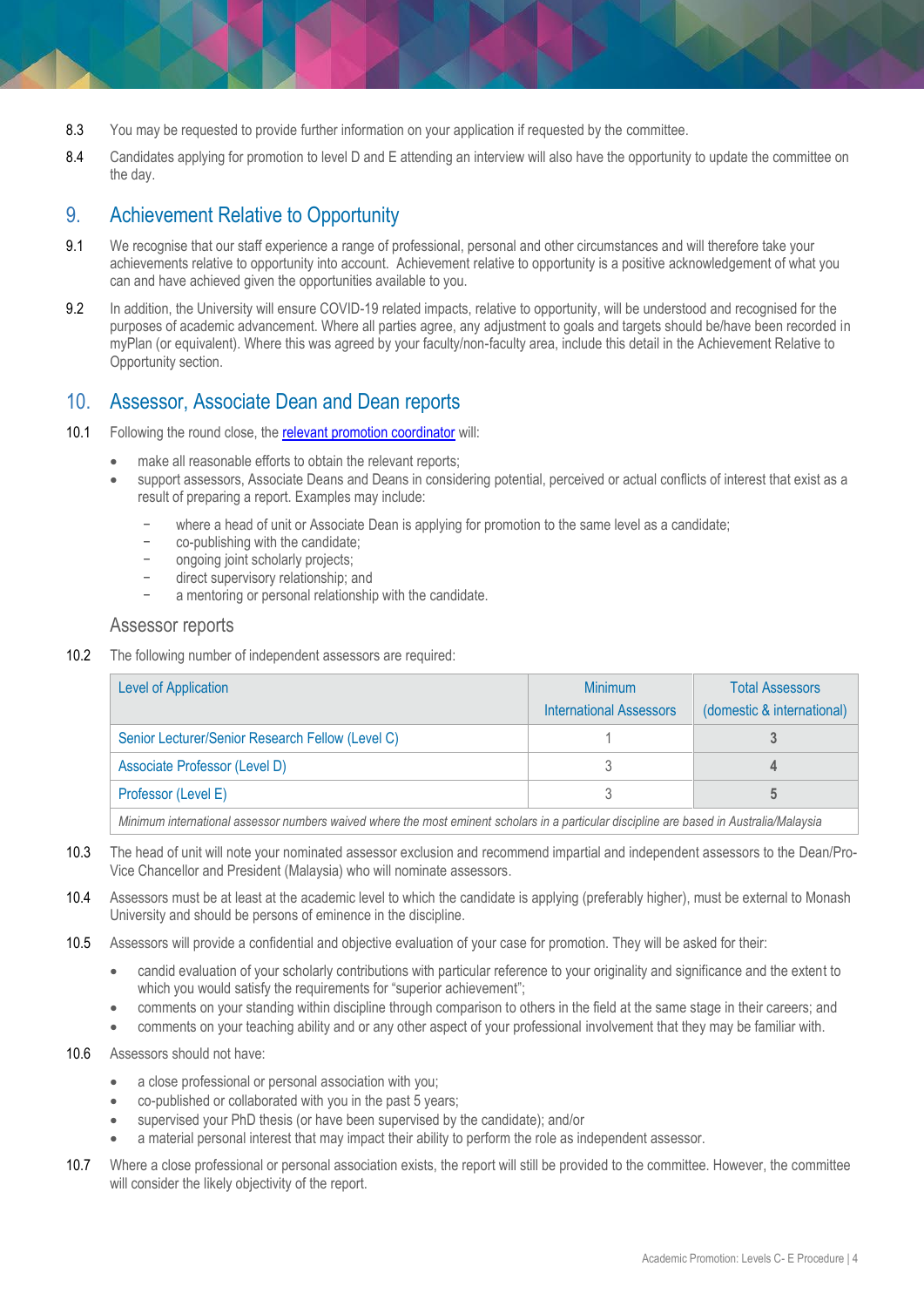- 10.8 The head of unit will contact each assessor on behalf of the Dean/Pro Vice Chancellor (Malaysia) to determine their independence, willingness, and availability to provide an assessment. Details of the assessor are to be recorded on the relevant Confirmed [Assessor Advice form.](https://www.monash.edu/academicpromotion/forms,-procedures-and-guides#Forms-1) The completed form is then provided directly to Monash HR and is not seen by the candidate.
- 10.9 Th[e relevant promotion coordinator](https://www.monash.edu/academicpromotion/contact-us) is the point of contact with assessors. They will provide the assessor with a copy of your application (excluding Parts C and D of the case for promotion form and Research Performance Report).
- 10.10 Reports are confidential to the process and are not provided to candidates.

#### Associate Dean reports

- 10.11 Associate Dean also includes Deputy Deans as relevant.
- 10.12 The relevant Associate Dean (Education) and (Research) will provide a verbal assessment as members of Australia faculty promotion committees (C and D).
- 10.13 Where the Associate Dean (Education) and/or (Research), or nominee, are absent from the committee, a written report must be provided and must include:
	- an overview and assessment of achievements in the relevant areas of academic activity; and
	- an assessment of achievements against promotion criteria.
- 10.14 Associate Dean (Education) and (Research) are not members of Malaysia promotion committees (C and D) nor the University Professorial Promotion Committee. Associate Dean (Education) and (Research) are required to submit a written report in accordance with clause 10.13.
- 10.15 Reports are confidential to the process and are not provided to candidates.
- 10.16 If you are research-only, an Associate Dean (Education) report is only required if you have included a case for education.
- 10.17 If you are an education-focused candidate the Associate Dean (Education) may prepare the Associate Dean (Research) report if your research is predominantly education research related to teaching and learning (pedagogical), rather than discipline-based.

#### Dean reports

- 10.18 The Dean must prepare a report for each Professorial (level E) candidate that includes (but is not limited to):
	- an overview and assessment of your achievements in the relevant areas of academic activity;
	- an assessment of your achievements against promotion criteria; and
	- whether they endorse, do not endorse or consider your application to be marginal.
- 10.19 The Dean should discuss the report with you. The final copy of the report will be provided to you by the [relevant promotion](https://www.monash.edu/academicpromotion/contact-us)  [coordinator.](https://www.monash.edu/academicpromotion/contact-us)
- 10.20 Where you do not agree with the factual information contained within the Dean report, you may prepare a written response to the report utilising the [new information template form.](https://www.monash.edu/__data/assets/word_doc/0010/813943/FORM-TEMPLATE-New-Information.docx) Your comment is for information only and there is no requirement for the Dean or the committee to respond.
- 10.21 If timing of receipt of a Dean report does not allow you sufficient time to respond by the 'new information' due date, one additional new information form may be received for this purpose. You must coordinate this with your [relevant promotion coordinator.](https://www.monash.edu/academicpromotion/contact-us)
- 10.22 A non-faculty candidate report will be prepared by the relevant Director of Centre or Institute.

## <span id="page-4-0"></span>COMMITTEE STRUCTURE AND DELIBERATIONS

#### <span id="page-4-1"></span>11. Committee membership

- 11.1 All committee members must be at the same academic level or higher than the level being applied for, with the exception of Associate Deans (Education) and (Research).
- 11.2 Members of promotion committees must be academic staff of 0.4 fraction and above (excluding members who are external to the University).
- 11.3 The chair will ensure the committee contains a minimum gender representation of one third women and one third men. In the case of faculty/Malaysia Committees, if the chair is unable to meet the minimum gender representation requirement, the [relevant promotion](https://www.monash.edu/academicpromotion/contact-us)  [coordinator](https://www.monash.edu/academicpromotion/contact-us) will assist by suggesting representatives from a cognate area. In exceptional circumstances the chair may request the Provost and Senior Vice-President vary or waive the requirement.
- 11.4 The chair should strive for a membership that has a broad representation of staff from culturally and linguistically diverse backgrounds.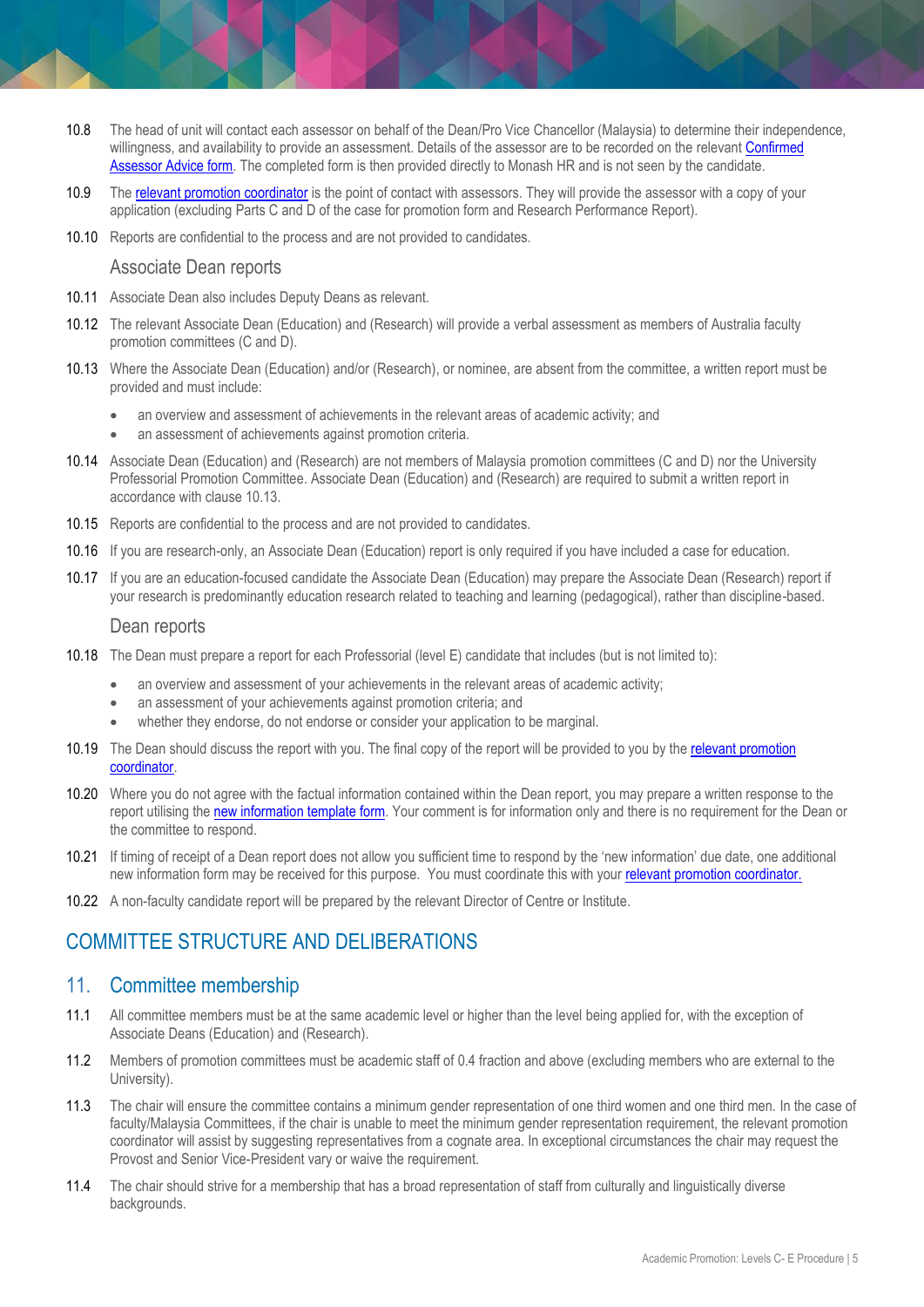- 11.5 The chair will ensure the committee includes broad representation across disciplines and academic activity (which will normally include research-only, teaching and research, education-focused representation for C and D Australia committees as appropriate) and may appoint additional committee members to ensure sufficient expertise. Consideration will involve whether the faculty is research intensive, as an example.
- 11.6 For non-faculty based applications (level C and D), the [relevant promotion coordinator](https://www.monash.edu/academicpromotion/contact-us) on behalf of the Dean/Pro Vice-Chancellor and President (Malaysia) will ask the relevant Senior Management Portfolio Head (e.g., Vice-Provost or Deputy Vice-Chancellor) to nominate a portfolio representative to attend as a full voting member for deliberation relating to applications, where not already represented on the committee.
- 11.7 For education-focused applications, the Deputy Vice-Chancellor & Senior Vice-President (Education) or nominee will join the committee as a full voting member for deliberation relating to applications where not already represented on the committee.
- 11.8 If an application is both education-focused and non-faculty based, one representative may be appointed to represent under clauses 11.6 and 11.7.

## <span id="page-5-0"></span>12. Australia Faculty Promotion Committees (Levels C & D)

- 12.1 The Dean (or nominee) is the Chair.
- 12.2 Non-faculty applications will be considered by the faculty committee that is most relevant to your discipline/area.

| Senior Lecturer/Senior Research Fellow (Level C)                                                                                                                                                                                                                                                                                                                                                                                                                                             | Quorum                                                                                                                                                                                                                           |
|----------------------------------------------------------------------------------------------------------------------------------------------------------------------------------------------------------------------------------------------------------------------------------------------------------------------------------------------------------------------------------------------------------------------------------------------------------------------------------------------|----------------------------------------------------------------------------------------------------------------------------------------------------------------------------------------------------------------------------------|
| Chair: Dean, Acting Dean or Deputy Dean (or<br>$\bullet$<br>nominee)<br>Associate Dean (Research) or nominee<br>Associate Dean (Education) or nominee<br>At least two elected members of the faculty<br>At least two appointed members of the faculty<br>$\bullet$<br>At least one member external to the faculty nominated<br>$\bullet$<br>by the Dean.<br>Additional co-opted members as required, being the<br>non-faculty application representative and/or<br>education-focused expert. | Four members comprising the Chair, external<br>member, one appointed and one elected member.<br>Additional co-opted members as required, being the<br>non-faculty application representative and/or<br>education-focused expert. |

| Associate Professor/Associate Professor (Research) (Level D)                                                                                                                                                                                                                                                                                                                                                                                                                                                                                                                                   | Quorum                                                                                                                                                                                                                                                                                                                               |
|------------------------------------------------------------------------------------------------------------------------------------------------------------------------------------------------------------------------------------------------------------------------------------------------------------------------------------------------------------------------------------------------------------------------------------------------------------------------------------------------------------------------------------------------------------------------------------------------|--------------------------------------------------------------------------------------------------------------------------------------------------------------------------------------------------------------------------------------------------------------------------------------------------------------------------------------|
| <b>Chair:</b> Dean, Acting Dean or Deputy Dean (or<br>nominee)<br>Provost and Senior Vice-President's nominee – external<br>$\bullet$<br>to the faculty<br>President, Academic Board (or nominee) – external to<br>$\bullet$<br>the faculty<br>Associate Dean (Research) or nominee<br>Associate Dean (Education) or nominee<br>۰<br>At least two elected faculty members<br>$\bullet$<br>At least two appointed faculty members<br>$\bullet$<br>Additional co-opted members as required, being the<br>$\bullet$<br>non-faculty application representative and/or<br>education-focused expert. | Five members comprising the Chair, at least one<br>appointed and one elected member and the Provost<br>and Senior Vice-President's nominee and President<br>Academic Board/nominee.<br>Additional co-opted members as required, being the<br>$\bullet$<br>non-faculty application representative and/or<br>education-focused expert. |

- 12.3 Eligibility for faculty committee membership includes Malaysia school staff.
- 12.4 Committee composition should be determined following elections to assist the Chair in attaining diversity and a broad representation across discipline and academic activity.
- 12.5 Members are normally elected for a three-year term and may be re-elected. Only academic faculty staff of fraction 0.4 and above are eligible to vote in faculty elections, across Australia and Malaysia campuses.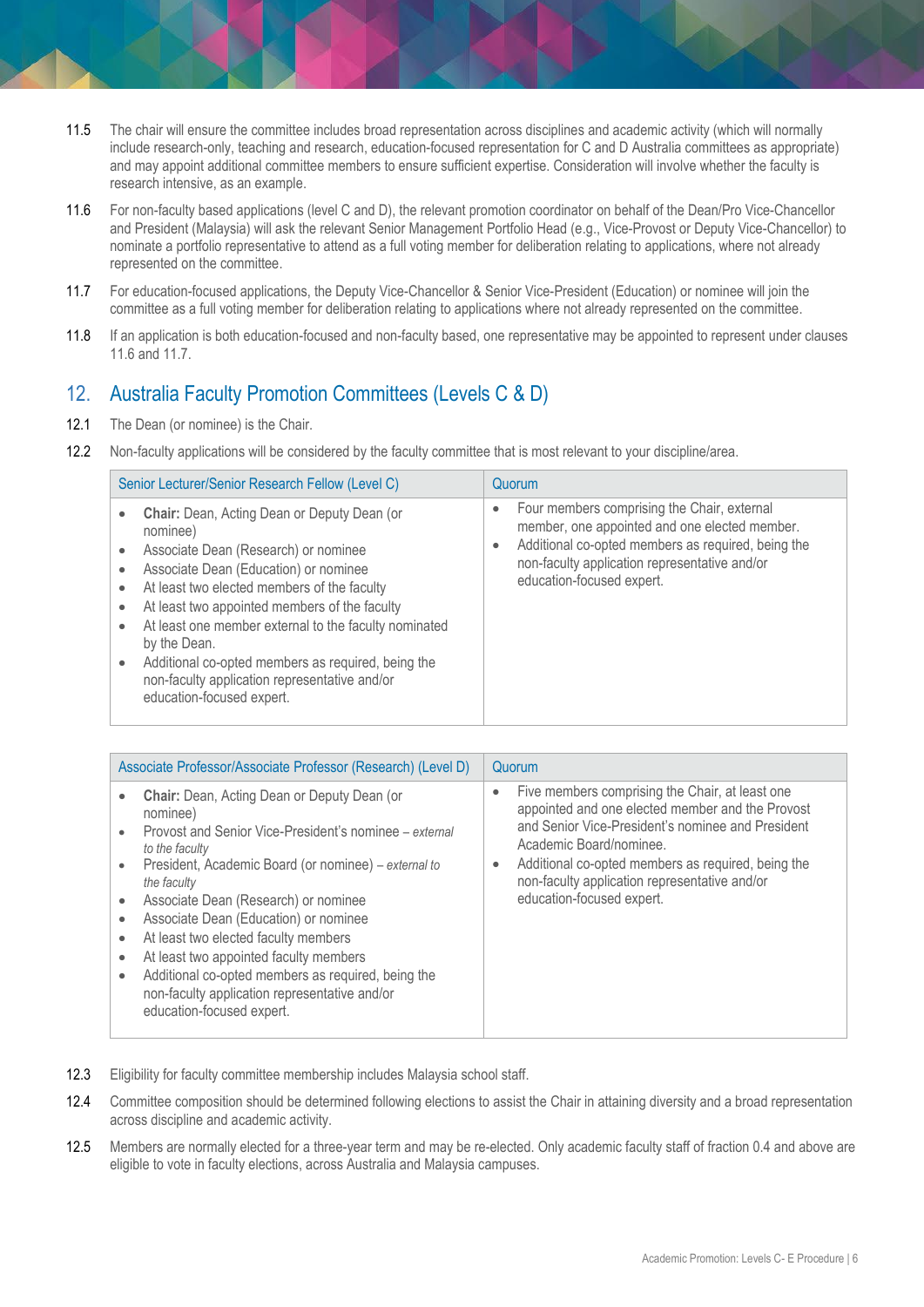- 12.6 Where there are insufficient nominations to fill an elected position, the position will be re-advertised. If unsuccessful, the Chair may directly appoint a member who will be regarded as an elected member for quorum purposes.
- 12.7 Appointed members are appointed by the Dean and may be re-appointed.

### <span id="page-6-0"></span>13. Malaysia Promotion Committees (Levels C & D)

- 13.1 The Pro Vice-Chancellor and President (Malaysia), or nominee is the Chair.
- 13.2 Associate Dean (Education) and (Research) are not members of Malaysia promotion committees.

| Senior Lecturer/Senior Research Fellow (Level C)                                                                                                                                                                                                                                                                                                                                                                                                                                                                                                                                                               | Quorum                                                                                                                                                                                                                                    |
|----------------------------------------------------------------------------------------------------------------------------------------------------------------------------------------------------------------------------------------------------------------------------------------------------------------------------------------------------------------------------------------------------------------------------------------------------------------------------------------------------------------------------------------------------------------------------------------------------------------|-------------------------------------------------------------------------------------------------------------------------------------------------------------------------------------------------------------------------------------------|
| <b>Chair:</b> Pro Vice-Chancellor and President (Malaysia),<br>or nominee<br>Dean (or nominee) (must not be the ADR or ADE)<br>A member of Monash University Malaysia appointed<br>$\bullet$<br>by the Chair<br>At least one faculty member appointed by the Dean<br>(must not be the ADR or ADE)<br>A member of the/a relevant discipline from Monash<br>University Malaysia as nominated by the Dean<br>At least one external member appointed by the Chair<br>Additional co-opted members as required, being the<br>$\bullet$<br>non-faculty application representative and/or<br>education-focused expert. | Four members of whom three include the Chair,<br>$\bullet$<br>Dean (or nominee) and a faculty member.<br>Additional co-opted members as required, being the<br>non-faculty application representative and/or<br>education-focused expert. |

| Associate Professor/Associate Professor (Research) (Level D)                                                                                                                                                                                                                                                                                                                                                                                                                                                                                                                                                                                                      | Quorum                                                                                                                                                                                                                                                                                                                                     |
|-------------------------------------------------------------------------------------------------------------------------------------------------------------------------------------------------------------------------------------------------------------------------------------------------------------------------------------------------------------------------------------------------------------------------------------------------------------------------------------------------------------------------------------------------------------------------------------------------------------------------------------------------------------------|--------------------------------------------------------------------------------------------------------------------------------------------------------------------------------------------------------------------------------------------------------------------------------------------------------------------------------------------|
| <b>Chair:</b> Pro Vice-Chancellor and President (Malaysia),<br>$\bullet$<br>or nominee<br>Dean (or nominee) (must not be the ADR or ADE)<br>Provost and Senior Vice-President's nominee<br>President, Academic Board (or nominee)<br>A member of Monash University Malaysia appointed<br>by the Chair<br>One faculty member appointed by the Dean (must not<br>$\bullet$<br>be the ADR or ADE)<br>A member of the/a relevant discipline from Monash<br>$\bullet$<br>University Malaysia as nominated by the Dean<br>Additional co-opted members as required, being the<br>$\bullet$<br>non-faculty application representative and/or<br>education-focused expert. | Five members comprising the Chair, Dean (or<br>$\bullet$<br>nominee), a faculty member, the Provost and Senior<br>Vice-President's nominee and President, Academic<br>Board (or nominee).<br>Additional co-opted members as required, being the<br>$\bullet$<br>non-faculty application representative and/or<br>education-focused expert. |

## Faculty & Malaysia promotion committees (Levels C&D)

- 13.3 Where the Chair delegates responsibility to their nominee, the Chair remains responsible for the recommendation of the nominee and any committee that they chair within the parameters of this procedure.
- 13.4 The Chair may invite a representative of the relevant School (or discipline for non-faculty area) to present information in relation to candidates' cases. This is for the purpose of presenting information only as the representative must not be present for final discussions relating to decision making/voting.
- 13.5 The Chair may appoint an external member to the Associate Professor/Associate Professor (Research) (Level D) committee for the purposes of improving or ensuring sufficient disciplinary or academic focus. The external member may be external to the faculty or to the University.
- 13.6 Committees should have a provision for alternate members in the event of unavailability of any member.
- 13.7 The committee votes inform the Chair's recommendation to the Provost and Senior Vice-President (or nominee).
- 13.8 HR representative/s attends the committee and provide administrative and procedural support.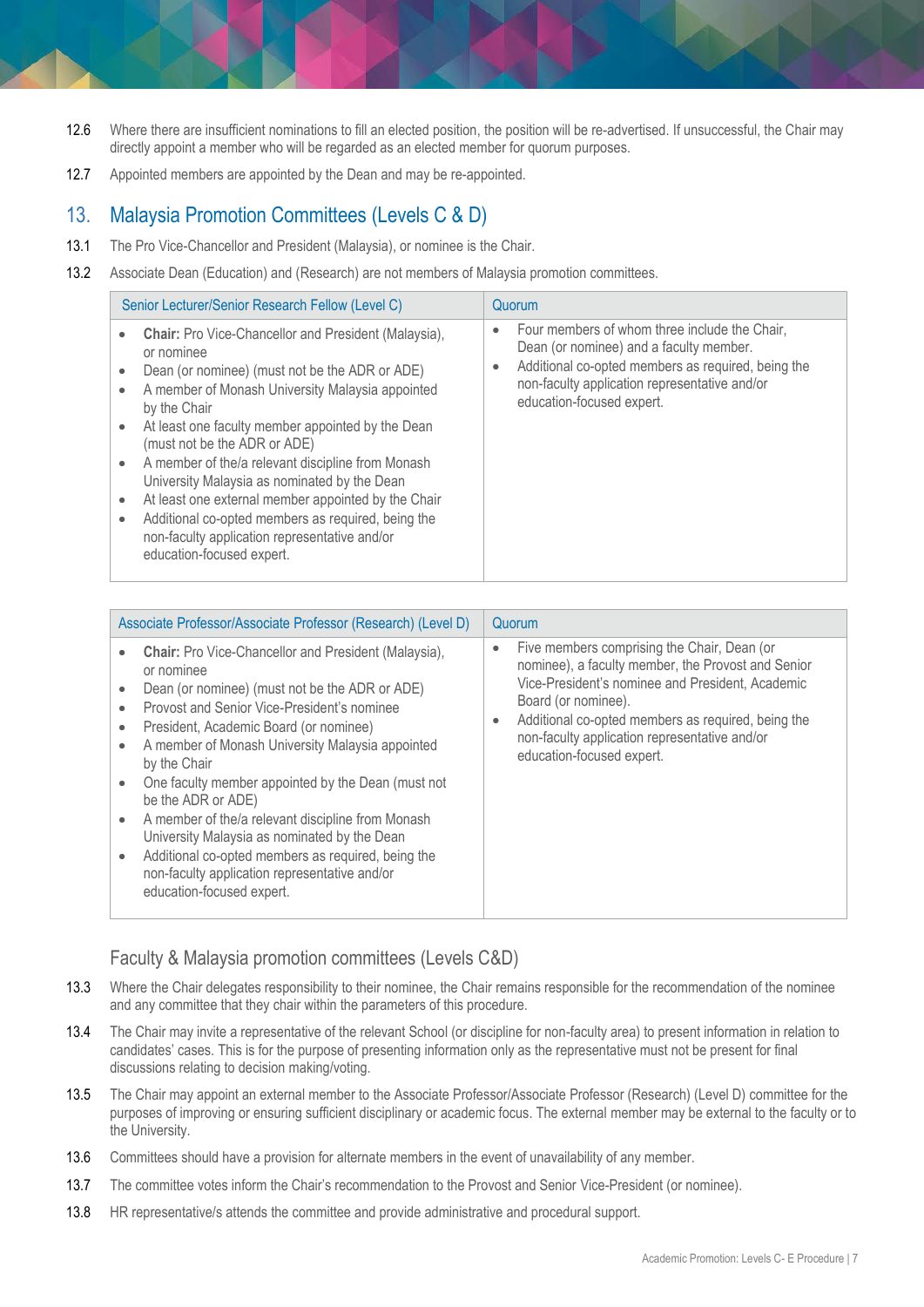## <span id="page-7-0"></span>14. University Professorial Promotion Committee (Level E)

14.1 The Provost and Senior Vice-President, or nominee is the Chair.

| <b>Members</b>                                                                                                                                                                                                                                                                                                                                                                                                                                                                                                                                                           | Quorum                                                                                                                                                                                                                                                                                                                                    |
|--------------------------------------------------------------------------------------------------------------------------------------------------------------------------------------------------------------------------------------------------------------------------------------------------------------------------------------------------------------------------------------------------------------------------------------------------------------------------------------------------------------------------------------------------------------------------|-------------------------------------------------------------------------------------------------------------------------------------------------------------------------------------------------------------------------------------------------------------------------------------------------------------------------------------------|
| <b>Chair:</b> Provost and Senior Vice-President, or nominee<br>$\bullet$<br>Deputy Vice-Chancellor (Education) and Senior Vice-<br>$\bullet$<br>President, or nominee<br>Deputy Vice-Chancellor (Research) and Senior Vice-<br>$\bullet$<br>President, or nominee<br>Vice-Provost (Academic Affairs), or nominee<br>$\bullet$<br>Pro Vice-Chancellor and President (Malaysia), or<br>$\bullet$<br>nominee<br>President, Academic Board, or nominee<br>$\bullet$<br>Four professors of the University appointed by the<br>$\bullet$<br>Provost and Senior Vice-President. | Five members, including at least two of the following:<br>Provost and Senior Vice-President, or nominee<br>$\bullet$<br>Deputy Vice-Chancellor (Education) and Senior Vice-<br>President<br>Deputy Vice-Chancellor (Research) and Senior Vice-<br>President<br>Vice-Provost (Academic Affairs)<br>$\bullet$<br>President, Academic Board. |

- 14.2 The Chair must appoint four professors to the University Professorial Promotion Committee. Deputy Deans are avoided to enable their availability in case the Dean becomes unexpectedly unavailable for interview.
- 14.3 The Chair should ensure discipline representation from the Humanities, Arts and Social Sciences (HASS) and STEMM, with consideration to the spread of applications received.
- 14.4 The Chair may appoint additional committee members, including an external member for the purposes of improving or ensuring sufficient disciplinary or academic focus.
- 14.5 The sole decision-making authority for the outcome of a professorial application rests with the Chair on the advice of the University Professorial Promotion Committee.
- 14.6 HR representative/s attend the committee and provide administrative and procedural support.

#### <span id="page-7-1"></span>15. Inquorate or improperly constituted committees

- 15.1 Where a faculty or Malaysia committee is inquorate or improperly constituted, in order not to disadvantage a candidate, the Provost and Senior Vice-President may use discretion to either validate the relevant recommendation or require a quorate or properly constituted committee consider the application.
- 15.2 In the case of the University Professorial Promotion Committee, an inquorate committee must not proceed.
- 15.3 If the Provost and Senior Vice-President becomes unexpectedly unavailable on the day of the University Professorial Promotion Committee, the committee should determine whether to proceed or reschedule the meeting to a date when the Provost and Senior Vice-President is available. If proceeding, the Provost and Senior Vice-President will nominate the Chair.

#### <span id="page-7-2"></span>16. Role and responsibilities of committee members

- 16.1 Committee members are expected to:
	- provide a fair and objective assessment;
	- ensure discussion is restricted to matters relevant to the application;
	- ensure they do not benchmark and compare against achievements of other staff members;
	- not act as an advocate; and
	- avoid comments of a personal nature.

Equal opportunity and inclusive decision making

- 16.2 Committee members must apply the principles of equal opportunity. For further information refer to the Equal Opportunity and [Unconscious Bias Awareness for Academic Promotion](https://www.monash.edu/__data/assets/pdf_file/0005/1024835/Equal-opportunity-in-academic-promotion.pdf) Guide.
- 16.3 Committee members (excluding Malaysia and external members) are required to complete mandator[y Equal Opportunity online](https://monash.csod.com/samldefault.aspx?ReturnUrl=%252fDeepLink%252fProcessRedirect.aspx%253fmodule%253dlodetails%2526lo%253d85fa01d5-01e2-4541-8ecd-1a0af205af30)  [training](https://monash.csod.com/samldefault.aspx?ReturnUrl=%252fDeepLink%252fProcessRedirect.aspx%253fmodule%253dlodetails%2526lo%253d85fa01d5-01e2-4541-8ecd-1a0af205af30) prior to the commencement of the first committee meeting.
- 16.4 Inclusive Leadership training is available for Australia and Malaysia based committee members via myDevelopment and is strongly encouraged. Committee Chairs are expected to complete the training.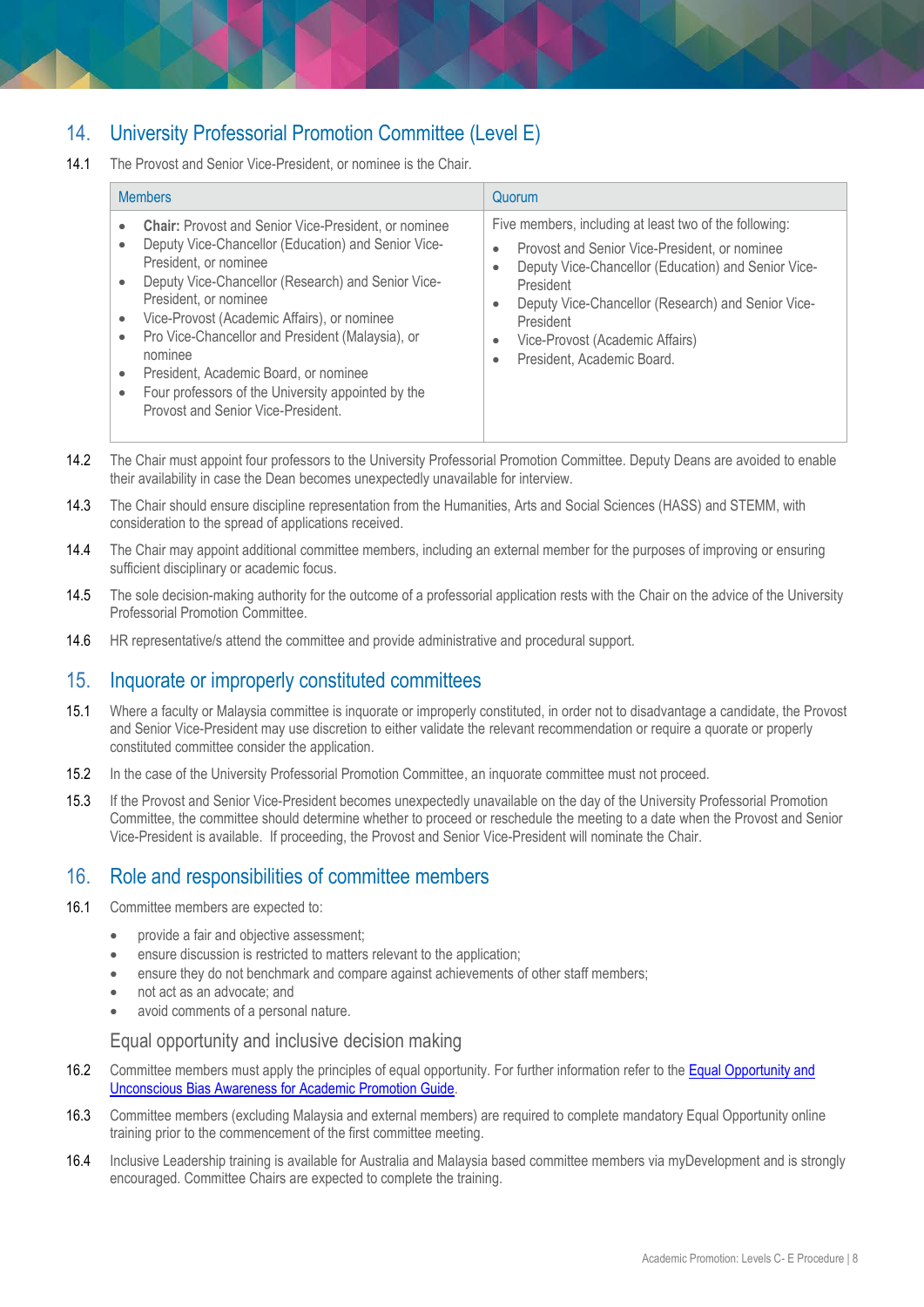#### Declaration of interest

- 16.5 The chair is responsible for ensuring that declarations of interest cannot influence or be perceived to influence the outcome of the application. Before or during the proceedings of a promotion committee meeting, the Chair or nominee may call from committee members for declarations of interest that may impact, or may be perceived to impact, their ability to perform their role in the promotion committee.
- 16.6 Where an interest is declared, the Chair/nominee may determine:
	- the declaration of the interest is sufficient and no action is required;
	- further management is appropriate.
- 16.7 Further management may include (but is not limited to):

manage the relevant conflict of interest in accordance with a management plan; replace the staff member in the activity/decision by delegating the activity/decision to another person whilst the conflict exists; restrict the staff member's involvement or actions in the situation that is leading to the conflict of interest.

- 16.8 Any declaration of interest and management action should be recorded.
- 16.9 If a committee member is uncertain, advice should be sought from the Chair as soon as possible. Examples may include:
	- a supervisory postgraduate studies relationship (past or present);
	- a direct supervisory working relationship with the candidate;
	- co-publishing or collaborating with the candidate;
	- a mentoring or personal relationship with the candidate; and/or
	- a material personal interest that may impact their ability to objectively perform in the role.

#### Confidentiality and privacy

- 16.10 All deliberations of the committee are confidential. The privacy of personal information in the applications otherwise obtained must be respected. These obligations will be emphasised by the Chair at the commencement of the meeting.
- 16.11 All materials are restricted to those directly involved in the assessment process. Following the final meeting, access to materials will be removed (and any hard copies must be returned).
- 16.12 Information contained within the application and interview is used for the purpose of assessing promotion applications. Further detail is available in the Monash Employee Data and [Privacy Collection Statement](https://www.monash.edu/__data/assets/pdf_file/0008/1595267/Employee-Data-Protection-and-Privacy-Collection-Statement.pdf) and on the [Privacy at Monash](https://www.monash.edu/privacy-monash) website.

#### <span id="page-8-0"></span>17. Committee deliberations

- 17.1 A preliminary assessment form will be distributed to committee members to identify candidates that clearly meet the criteria for promotion and those who may not. This allows for independent evaluations and greater discussion where there are mixed views.
- 17.2 The committee will meet (physically or virtually at the Chair's discretion) to determine whether a candidate meets the criteria for promotion). Cases for promotion to higher academic levels will emphasise the impact of academic activity at a national and international level.
- 17.3 During deliberations, members of the committee will take into consideration the following (but not limited to):

| Academic Area                                                           | <b>Requirements</b>                                                                                                                                                                                                                                                                                                                                                                                                                                                                                                                     |
|-------------------------------------------------------------------------|-----------------------------------------------------------------------------------------------------------------------------------------------------------------------------------------------------------------------------------------------------------------------------------------------------------------------------------------------------------------------------------------------------------------------------------------------------------------------------------------------------------------------------------------|
| Achievement relative<br>to opportunity                                  | Committees will assess achievements relative to the opportunities available in cases where<br>candidates include relevant circumstances for this purpose.<br>For further information, refer to the Guidelines for Assessing Achievement Relative to Opportunity.                                                                                                                                                                                                                                                                        |
| Differences between<br>academic disciplines<br>and appointment<br>types | Committees will consider differences between academic disciplines, including the way teaching is<br>delivered and research is undertaken and recognised.<br>Committees should refer to the following information:<br>responsibilities of teaching and research staff (including education-focused) appointed at each<br>$\bullet$<br>academic level:<br>responsibilities of research-only staff appointed at each level; and<br>$\bullet$<br>the academic performance framework, including relevant performance standards.<br>$\bullet$ |
| Applications from<br>candidates of under-<br>represented groups         | Committees will consider impact on academic activity where a candidate is required to participate in<br>numerous service/engagement activities as a result of being part of an under-represented group e.g.<br>women in STEMM disciplines and Aboriginal and Torres Strait Islander candidates.                                                                                                                                                                                                                                         |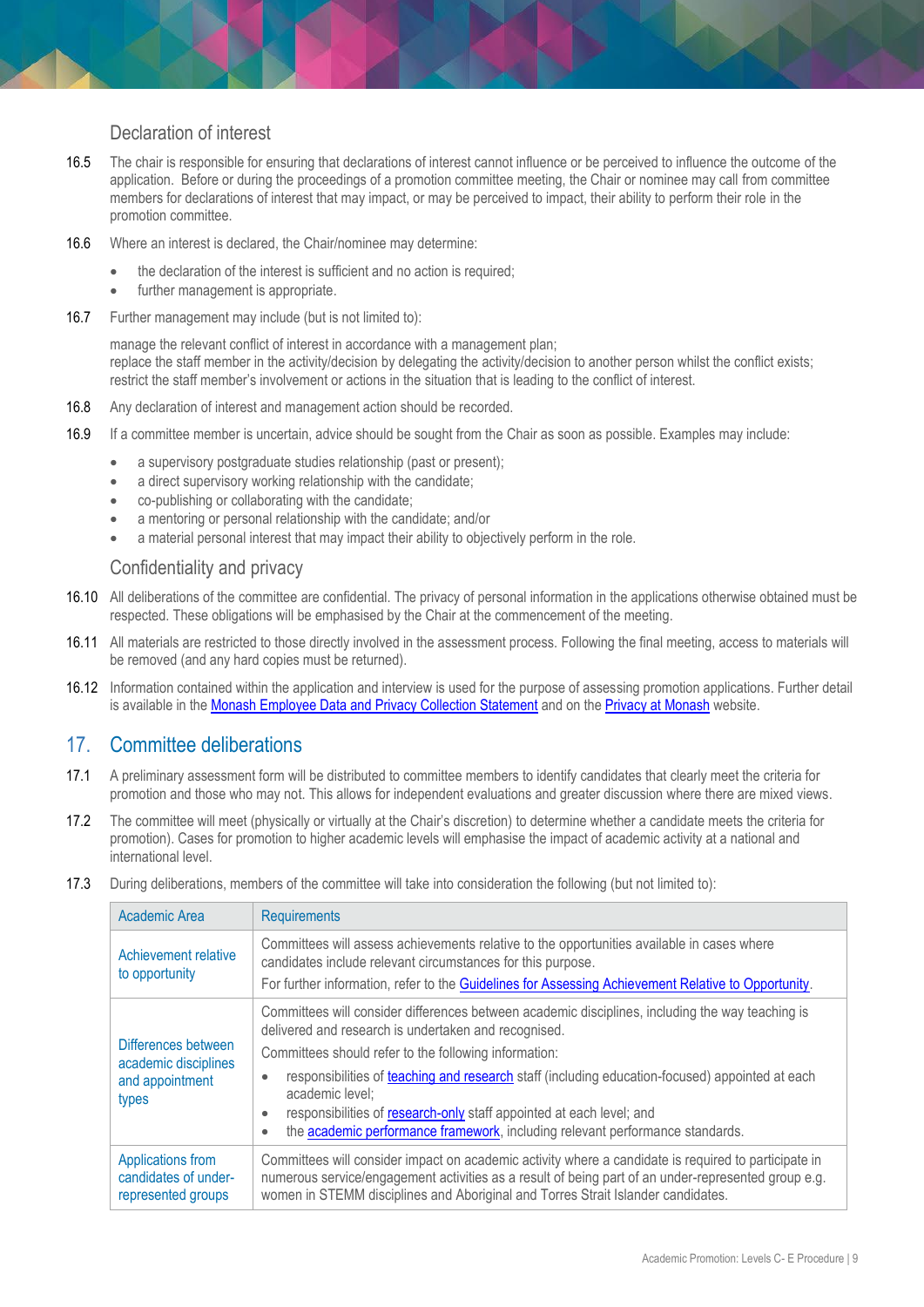|                  | If an assessor report is not received by the meeting date, candidates will not be disadvantaged.   |
|------------------|----------------------------------------------------------------------------------------------------|
| Assessor reports | Where a close professional or personal association exists between an assessor and a candidate, the |
|                  | committee will consider the likely objectivity of the report.                                      |

#### Candidate interviews

- 17.4 If you are applying for Senior Lecturer/Senior Research Fellow (level C) you may be interviewed at the Chair's request.
- 17.5 If you are applying for Associate Professor (level D) you will be interviewed by the relevant Committee.
- 17.6 If you are applying for Professor (level E), you will be interviewed by the University Professorial Promotion Committee.
- 17.7 Interviews allow the committee to clarify information contained in your application and for you to answer relevant questions.
- 17.8 It is your responsibility to be available for [all dates](https://www.monash.edu/academicpromotion/key-dates) on which the relevant committee meeting is held. Individual requests for a specific interview date or time will not normally be met.
- 17.9 Interviews may be held physically or virtually at the Chair's discretion.

#### Dean interviews (Level E)

- 17.10 The Dean will be interviewed by the University Professorial Promotion Committee.
- 17.11 The focus of the interview is to allow the committee to ask the Dean questions regarding an application or to seek further clarity or context. The Dean will be familiar with all background material relating to the case and be prepared to discuss it in detail.
- 17.12 In exceptional circumstances the Deputy Dean may act as proxy for the Dean at interviews.
- 17.13 For a non-faculty application, the relevant Director of Centre or Institute will be interviewed by the University Professorial Promotion Committee.

#### Voting

- 17.14 For applications to level C and D, the committee vote will inform the decision of the Chair's recommendation to the Provost and Senior Vice-President (or nominee).
- 17.15 For professorial applications, the committee vote will inform the decision of the Chair.
- 17.16 The Chair, in consultation with committee members, may determine the method of voting. During the meeting, each voting member (including the Chair for level C and D meetings) must cast one 'yes' or 'no' vote. There can be no abstentions.
- 17.17 Any committee member with an unresolved conflict of interest would not be present during the vote.
- 17.18 Following the C and D committee meetings, the Chair will recommend outcomes to the Provost and Senior Vice-President (or nominee) prior to the final outcome determination.

## <span id="page-9-0"></span>APPLICATION OUTCOME

#### <span id="page-9-1"></span>18. Outcomes

- 18.1 The chair will endeavour to inform you in writing of the outcome within 21 working days of the final committee meeting date for the relevant level being applied for.
- 18.2 Your performance supervisor and head of unit will receive a copy of your letter.
- 18.3 For applications to level E, the Dean will also receive a copy of your letter.
- 18.4 If you are on probation at the time of a successful promotion, your probation will be confirmed from the effective date of promotion.

#### Conditional promotion

- 18.5 A conditional promotion may occur where a case for promotion is 'borderline' but some specified achievements by 30 September of the year following application submission would lead to a clear case for promotion.
- 18.6 The outcome letter will define the conditions to be met, consistent with expectations contained in the academic performance [framework](https://www.monash.edu/academicpromotion/academic-performance-framework) for the level of promotion sought and employment contract type.
- 18.7 You must provide evidence of meeting the conditions before 30 September of the year following application submission to the [relevant promotion coordinator](https://www.monash.edu/academicpromotion/contact-us) for review by the chair/nominee.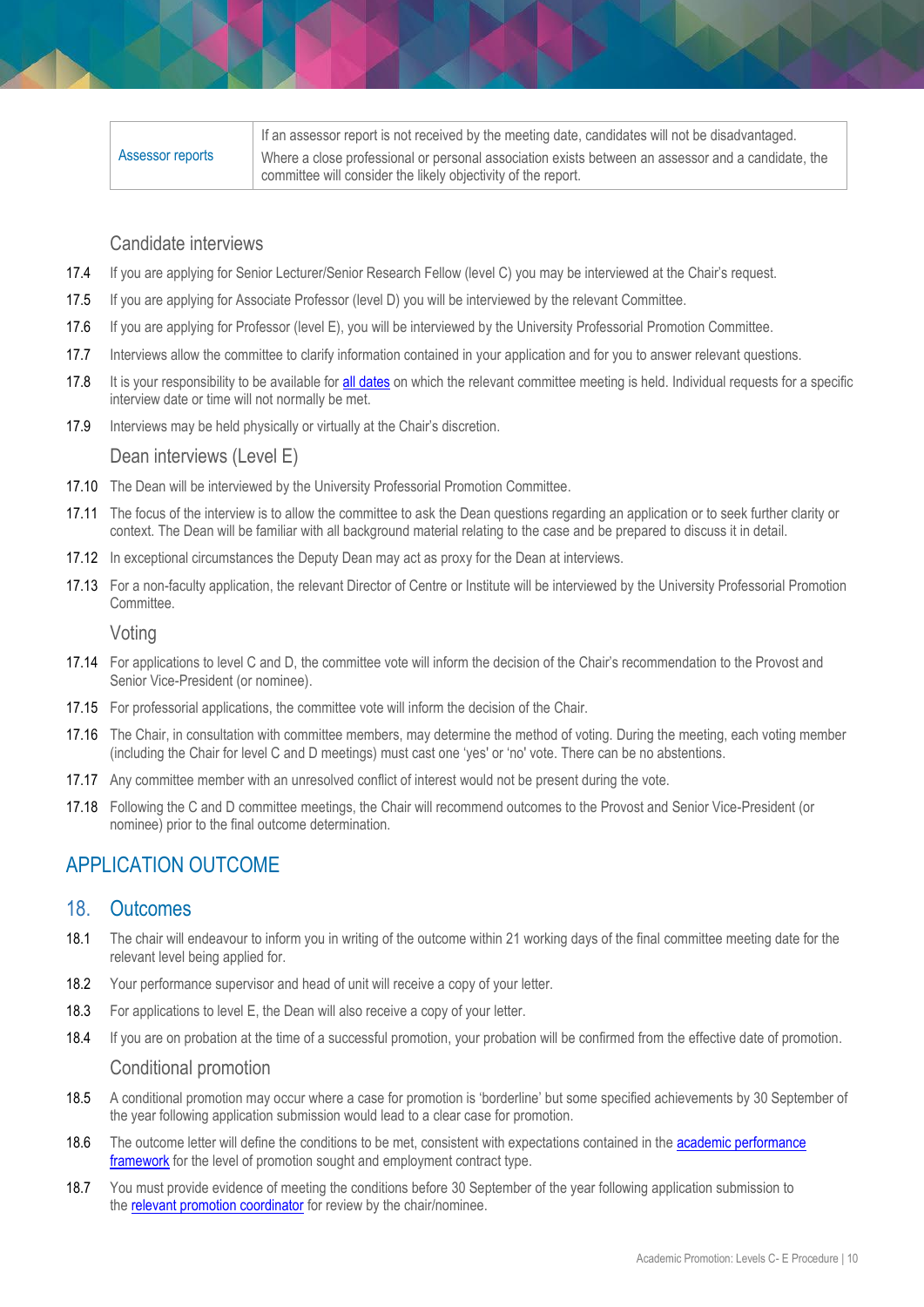- 18.8 If conditions are not met before 30 September of the year following application submission, and you wish to be reconsidered for promotion, you must submit a new application according to this procedure.
- 18.9 A conditional promotion will come into effect on the date that the chair approves the promotion or as detailed in this procedure. If you successfully demonstrate that the conditions have been achieved prior to 1 July, the effective date will be 1 July. If the condition is met between 2 July and 30 September then the effective date will be the date the condition was met.
- 18.10 The Chair's decision is final and there is no appeal for conditional promotion.

#### Unsuccessful outcomes

- 18.11 If you are not recommended for promotion, you will receive written feedback outlining the areas for strengthening before a future application is lodged.
- 18.12 You are encouraged to meet with the Chair (or nominee) individually to discuss the feedback. You are also encouraged to take your performance supervisor or head of unit to this meeting. You and your supervisor should use this advice, when revising performance development plans. You are unlikely to be successful in subsequent promotion applications unless you have addressed recommendations in the feedback.
- 18.13 Where relevant, the Chair may provide the name of an appropriate staff member nominated by the committee to give you additional support, mentoring and guidance on the development of a future application.

#### <span id="page-10-0"></span>19. Feedback on outcome

19.1 Only the Chair or a representative nominated by the Chair can provide feedback to you on your application. All other committee members must not discuss the meeting with you or anyone else.

#### <span id="page-10-1"></span>20. Effective date of promotion

20.1 Successful promotions normally take effect from 1 July of the year following application submission.

## <span id="page-10-2"></span>OTHER INFORMATION

#### <span id="page-10-3"></span>21. Appeals

21.1 If your application is not successful, you may lodge an appeal for a rehearing only on the basis that a procedural irregularity substantive enough to result in material disadvantage to you has occurred with regards to the decision. For further information, refer to the [Academic Promotion Appeals Procedure.](https://www.monash.edu/__data/assets/pdf_file/0016/810043/Academic-Promotion-Rehearing.pdf)

#### <span id="page-10-4"></span>22. Breach of procedure

22.1 The University treats any breach of policies seriously. The University encourages reporting of concerns about non-compliance and manages compliance in accordance with the applicable [Enterprise Agreement,](https://www.monash.edu/current-enterprise-agreements) relevant instrument of appointment and/or applicable contract terms. A failure to comply with this procedure may result in action by the University. Such action may include disciplinary and other action up to and including potential termination of employment for employees and cessation of other engagements for other persons.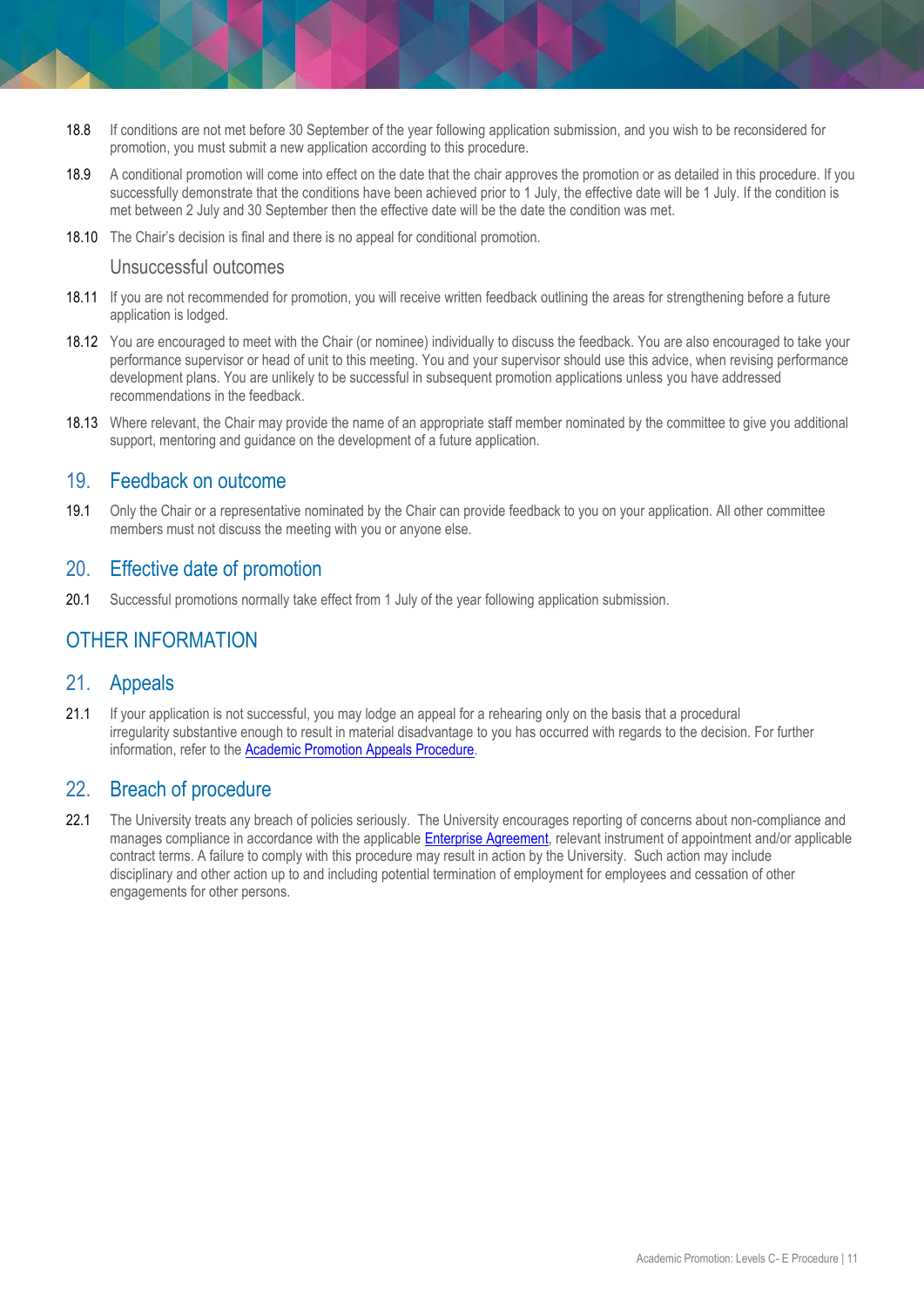# <span id="page-11-0"></span>**DEFINITIONS**

| <b>Academic Performance</b><br>Framework  | A framework that articulates high level expectations for academic performance adopting a consistent<br>approach across the three categories of Research, Education and Engagement, against which all<br>academic performance will be measured. Further information is available on the Academic<br>Performance Framework website.                                                                                 |
|-------------------------------------------|-------------------------------------------------------------------------------------------------------------------------------------------------------------------------------------------------------------------------------------------------------------------------------------------------------------------------------------------------------------------------------------------------------------------|
| Achievement(s) relative to<br>opportunity | An evaluative framework in which the overall quality and impact of achievements is given more weight<br>than the quantity, rate or breadth of particular achievements. Assessing achievements relative to<br>opportunity involves giving consideration to circumstances, arrangements, career histories and overall<br>time available. This in turn allows appropriate evaluation of achievements in relation to: |
|                                           | the quantum or rate of productivity,<br>$\bullet$<br>the opportunity to participate in certain types of activities, and<br>$\bullet$<br>the consistency of activities or output over the period of consideration.<br>$\bullet$                                                                                                                                                                                    |
|                                           | Achievement relative to opportunity is a positive acknowledgement of what a person can and has<br>achieved given the opportunities available and is not about providing "special consideration" or<br>expecting lesser standards of performance.                                                                                                                                                                  |
| Assessor                                  | An expert in the field able to offer a balanced and confidential independent assessment of the<br>candidate's standing in the field and of the merits of the application. Assessors may or may not be<br>known personally to the candidate and should be nominated by the Dean/Pro Vice-Chancellor and<br>President (Malaysia). Assessors are external to Monash University.                                      |
| <b>Conditional promotion</b>              | A conditional promotion may occur where a case for promotion is 'borderline' but some specified<br>achievements by 30 September of the year following application submission would lead to a clear case<br>for promotion.<br>A conditional promotion decision will authorise the Chair of the committee to approve the promotion if<br>specific criteria are met before a certain date.                           |
| Dean                                      | The Dean/Pro Vice-Chancellor and President (Malaysia) or Director of Institute or Centre or, where<br>applicable, a person acting as nominee. Even when responsibilities are delegated, the person remains<br>responsible for the decision of the delegate and any committee that they chair within the parameters of<br>this procedure.                                                                          |
| <b>Education-focused</b><br>candidate     | A candidate for promotion who is employed on an education-focused contract of employment and is<br>characterised by educational innovation and leadership in educational design and delivery.                                                                                                                                                                                                                     |
| <b>Head of Unit</b>                       | The head of an academic or organisational work unit, for example Head of School, Head of<br>Department or where applicable, a person acting as nominee. If there are no heads of unit within the<br>faculty, a Deputy Dean or equivalent may be delegated the head of unit's responsibilities for the<br>academic promotion process.                                                                              |
| myPlan                                    | An online performance planning tool that supports academic staff and supervisors to manage the<br>performance development cycle, for Australia based staff.                                                                                                                                                                                                                                                       |
| <b>Performance Development</b><br>Plan    | A plan that documents the annual work goals and career aspirations and development goals for the<br>employee and the specific targets and progress towards achieving those goals. The performance<br>development plan forms the basis for the annual performance planning and review cycle.                                                                                                                       |
| <b>Procedural irregularity</b>            | Where the University has not followed a process that is articulated in this procedure.                                                                                                                                                                                                                                                                                                                            |
| Promotion coordinator                     | The designated employee within Monash HR who is responsible for administration and coordination of<br>the promotion process.                                                                                                                                                                                                                                                                                      |
| <b>Promotion Committee</b>                | The relevant committee constituted in accordance with clauses 11-15 in this procedure that is<br>responsible for assessing the promotion application.                                                                                                                                                                                                                                                             |
| Pure                                      | The University's research management software which provides information for Monash Australia staff<br>on their grants, contracts, research outputs and research achievements.                                                                                                                                                                                                                                    |